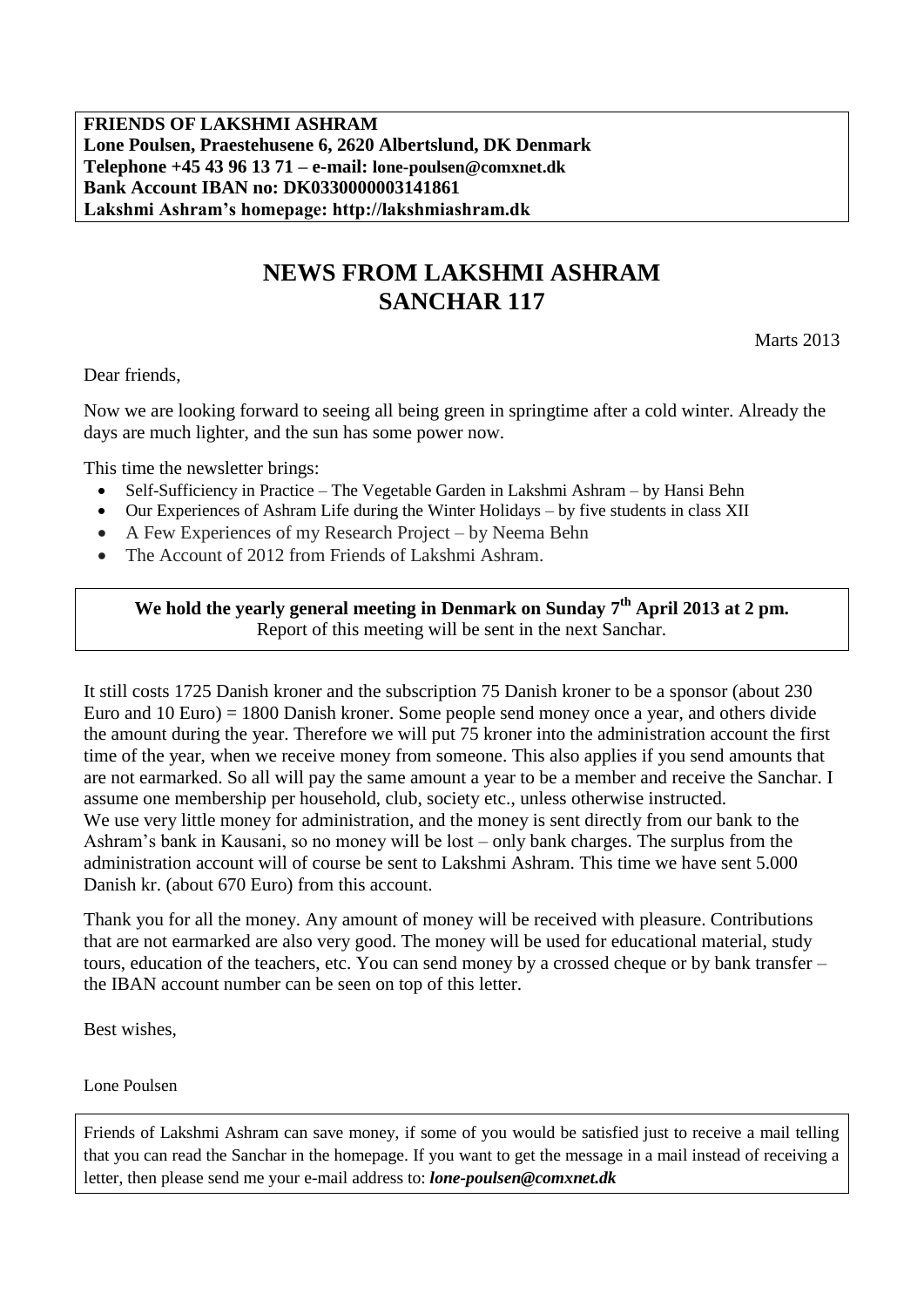# **Sanchar 117**

## **Self-Sufficiency in Practice The Vegetable Garden of Lakshmi Ashram** *By Hansi Behn*

*Hansi Behn is one of the senior workers of Lakshmi Ashram. While she is primarily responsible for maintaining the ashram accounts, she has always had a love of gardening, and devotes a great deal of time and energy to working alongside the younger workers and ashram students in the garden.*

The past year saw our vegetable garden give us good yields of vegetables. We successfully raised seedbeds of aubergines, capsicums and tomatoes in the polyhouse, and these were transplanted on time in the open fields. Before that we had also purchased some seedlings from the market and planted them in the garden. However a heavy hailstorm in mid-April destroyed these.

We also planted marrow seedlings outside, but because of extreme heat and drought there was a lack of water for two months in May and June, and it was with great difficulty that we managed to save our seedlings. Nevertheless we enjoyed eating marrow three or four times. The yields of aubergines and capsicums were also satisfactory, and we had an increased harvest of onions and garlic, both harvested in the early summer.

Production during the autumn and winter of different varieties of lai (Indian mustard) was also good, and we regularly got green vegetables from the garden. During the monsoon we raised seedbeds of cabbage and cauliflower in the polyhouse. When the seedlings were ready for transplanting outside after the monsoon rains had cleared away, we dug small pits, half-filled them with natural compost, mixed in the soil and planted the seedlings. These days we are reaping a good harvest. We did not plant the seedlings in many fields; however those seedlings that we did plant are now giving us beautiful large heads of cauliflower and firm-hearted cabbages. This is



the very first time that we have grown cauliflower, and we are very pleased with the results. It would seem that their seed was very high quality.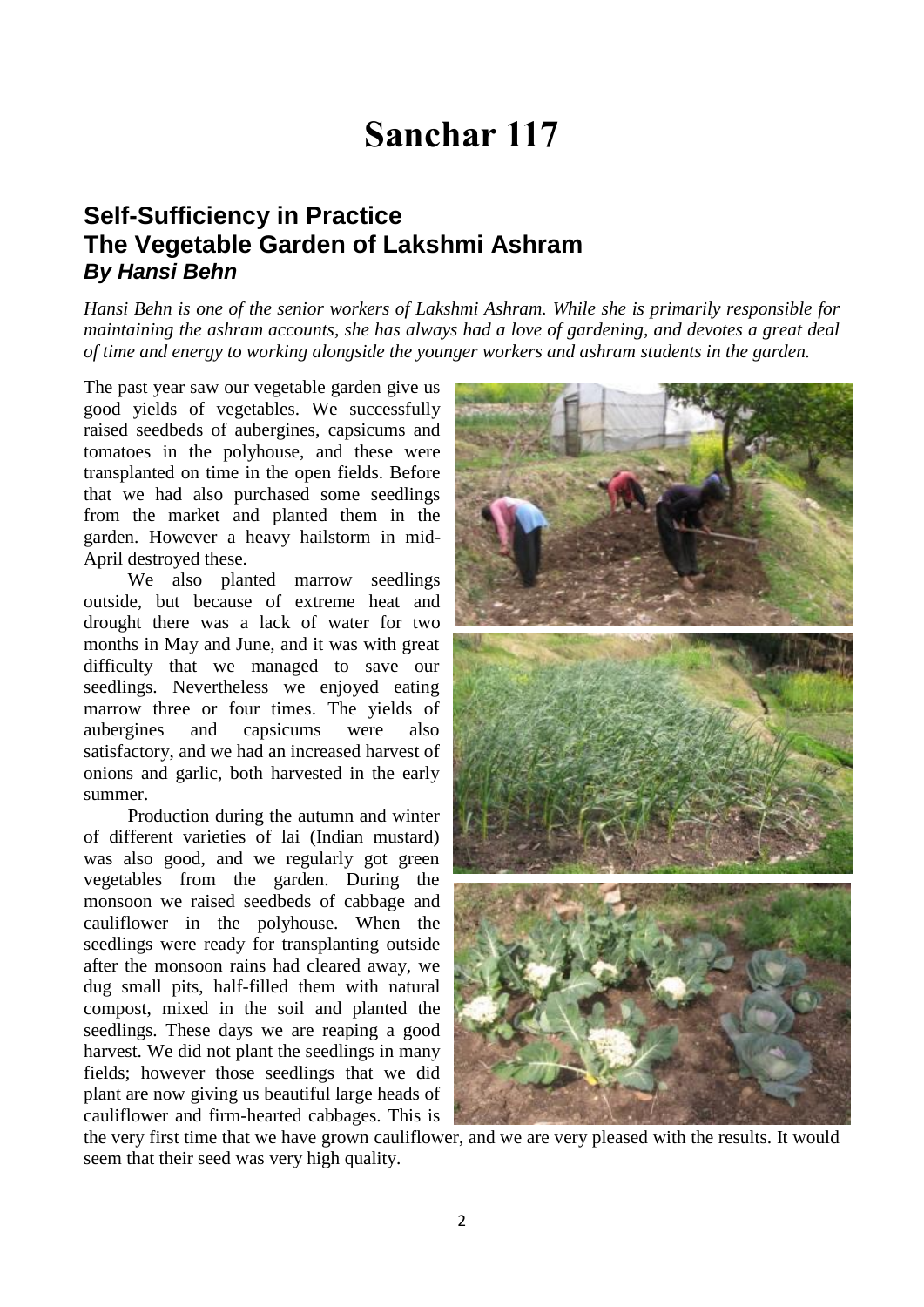We had also sown peas in the open, and these were coming along nicely, the plants covered with lots of white flowers. However the monkeys and langurs attacked the peas and totally destroyed them. Inside the polyhouse though the peas are coming along well, have plenty of flowers, and we are anticipating a good harvest of peas.

This year we had an excellent harvest of pumpkins and large cucumbers, which doubtless benefitted from the prolonged heavy monsoon rains, and several times we enjoyed eating lauki (bottle gourd). Benefiting from a source of high quality seeds of mooli (white radish), we have been able to harvest really large roots throughout the year. In recent months spinach, mooli leaves and lai have provided us with a regular supply of greens for the ashram kitchen, so that the children get to enjoy a wide range of vegetables. This year however the harvest of French beans was not good, with firstly a lack of rain and then very heavy monsoon rains.

This year we have prepared our own seedbed of onions in the polyhouse and planted out the young seedlings in the garden. They were very small and thin, the frosts in January flattened them and their growth stopped. Now though, with some warmer days recently, the seedlings are looking healthy. Even now as I write in mid-February the gardens are looking lush and green with lai and mooli, while scattered throughout the garden the yellow flowers of mustard are flourishing.

In the past couple of weeks a large polyhouse has been erected, and we plan to grow a wide range of vegetables inside it. The polyhouse is large and spacious, and we were very eager to go ahead and sow seeds inside it.



On 13 February we have sown spinach, carrots, peas and beans in the beds prepared inside, and have also made seedbeds for tomatoes, aubergines and capsicums. We have sown pumpkin, marrow, turai (ridge gourd), cucumber and lauki, and are looking forward to watching them grow. I hope that they will give us good yields.

Despite the beating we have taken from the weather during the year – hail in April, heat and drought in May and June, excessive rains in July and August – the gardens have given us a good range and quantity of vegetables. The garden has been well managed and kept in very good order. The children and the two 'didis' responsible for the garden, Saraswati Behn and Poonam Behn, have actively participated in every aspect of the work involved in keeping the garden in good order and raising vegetables. Everyone has worked hard and with great commitment, and the older workers have also given good guidance to the younger students.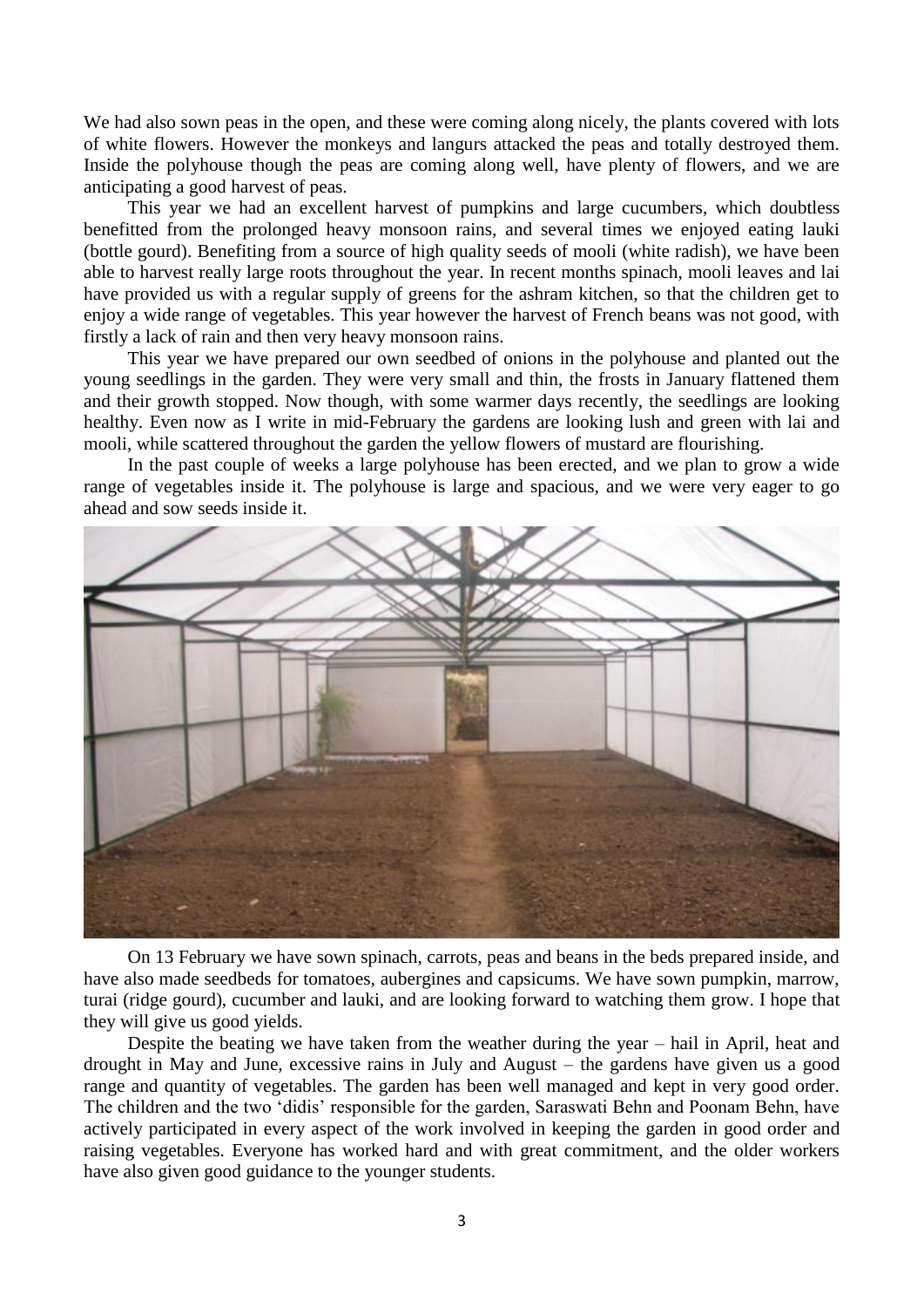### **Our Experiences of Ashram Life during the Winter Holidays** *By Renu, Seema, Kavita, Chandani and Janaki – Students of Class XII*



As we do every year, this year too we celebrated Christmas on 25 December. All the girls were really excited that they were going to spend the winter holidays with their families. We celebrated Christmas Day in grand style, and each and every one of the girls completed their preparations to go home. From 26 December the girls began to set off for home along with their guardians, leaving just us five girls here, along with five didis, Bapuji (*David Bhai*) and Pooran Dajyu (*Dajyu = Big brother*). We were all feeling very sad, wondering how we would pass the winter holidays. As one by one the other girls left for their homes, so the ashram seemed to get ever more deserted.

From 27 December we began our special daily routine. For some days we kept remembering and missing all the ashram family, but then quickly our small family came to feel more and more lovely. Busy in our work we passed the days full of joy.

New Year's Eve came, and in the evening we celebrated it with great enthusiasm. We dressed up as comic characters and sang and danced, staying up until midnight. So many people also phoned the next day to give their New Year greetings to everyone. We took a New Year resolution to try and work as well as possible.

Being such a small family during the holidays we shared out all the work. In this way we celebrated together the winter festival of Makar Sankranti, (*marking the winter solstice in the traditional Indian calendar*). On the afternoon of 15 January we all sat out in the sun and had great fun making the dough for the traditional Kumauni *ghughute* and then shaping the dough into different shapes, before deep frying them. Early the following morning we placed a variety of these for the crow, and then called the crow:

#### *"Kale Kauwa Kale Kale – Ghughuti Mawa Khale Khale"*

This tradition goes back a long way, that the crow will respond to being called, and will eat the food that has been offered in his name.

Now there were not many days left until the didis and girls would return. The weather was turning cold. The meteorologists had several times forecast that there would be rain and snow. We were in really high spirits that the following day snow might fall, that we would play in the snow – Oh, how our imagination was running riot! However the snow only fell on the higher hills to the west and we had to be content with just looking at it from afar. We would have had quite different fun if the snow had been right where we were!

Then 26 January came, celebrated in India as Republic Day. This is celebrated with great enthusiasm in the schools and in many public places. In Delhi floats of different states take part in a big parade. On 26 January 1950 our Constitution came into being, and India became a republic. Thus every year this day is celebrated as Republic Day. We hold dear to our hearts the opening words of our Constitution, "We the People of India", and recall these words especially on this day.

In this way during the holidays we had enthusiastically observed all the festivals and enjoyed ourselves very much.

It was the night of 20 January, when we heard from Indira Didi that a leopard had killed a villager's cow in the forest, very close to our cattle shed. We felt very saddened that a leopard had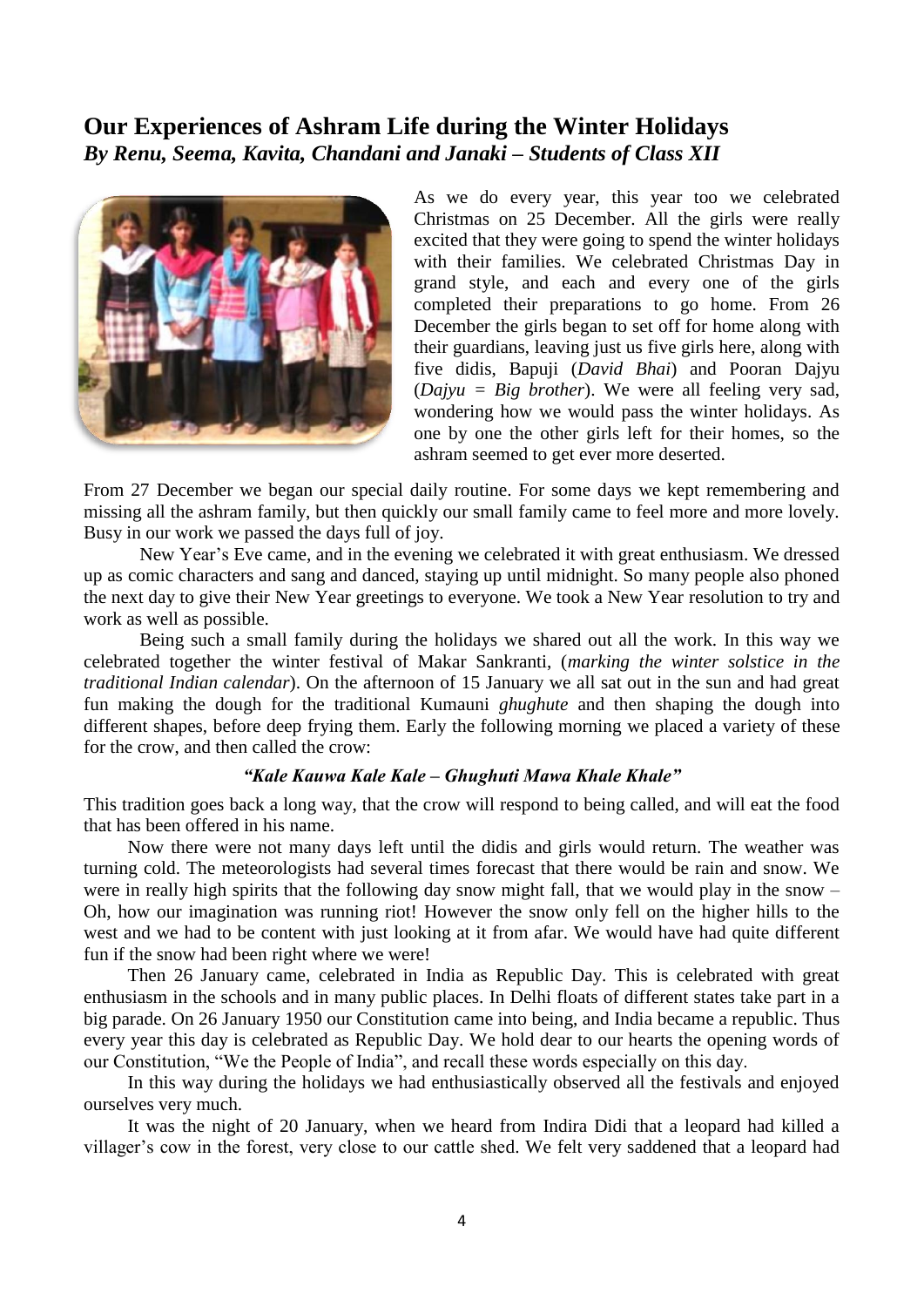come so close to our home, and became very alert to the possible danger. This was a very tragic event.

All five of us had our own personal experiences. Chasing the monkeys away had its own special fun. All of us would join together to chase the monkeys away, shouting for joy at the top of our voices. All the didis joined together with us to do all the work, which made it good fun. The holidays went by so quickly, we could not believe it.

The ashram didis began to return from their holidays from 28 January. The first to arrive back safely were Sonu in class V and Bimla Didi. We were all full of joy as one by one people returned. On the 31<sup>st</sup> the smallest member of our Ashram family, Khushbu, and her mother, Saraswati Didi, arrived back, and then we were even more overjoyed. As everyone returned so they found several changes. A large polyhouse had been constructed and we will grow a great deal of vegetables in it.

By  $10<sup>th</sup>$  February all the didis and girls had returned, and now we are enjoying having them all around us. We had spent the winter days in a very enjoyable way.

*Renu, Seema, Kavita, Chandani and Janaki finish in sending Lone Didi very many 'Jay Jagats'.*

### **A Few Experiences of my Research Project** *By Neema Behn*

On the last day of my M. Phil study course in Gujarat Vidyapeeth in Ahmedabad in the year 1998-99, the Principal of the University asked me,

"What is your plan after finishing this course?"

I replied that I would return to our Lakshmi Ashram and work there as I had been working for many years. He immediately said,

"You should stay back here and work with the university as a lecturer, and beside that you can do your PhD."

I replied, "No, this is not my aim."

Many of my friends and professors also tried to make me understand that my M.Phil was no use if I was not going to do a PhD. And they were thinking that I was a really poor girl who did not know the purpose of her study. But I was very clear that I was not doing that study for any professional benefit, and so I returned to the Ashram and again engaged in my work there as before.

 In between I really developed an interest to do my PhD either on Gandhi or Sarala Behn and I made efforts to contact the people in Kumaun University, Nainital, in this regard, but when I came to know that they did not have a Department of Gandhian Studies in their University then I gave up the idea or thought from my mind.

 During my work as a secretary of the Ashram I had been trying to understand the aim and objectives of the Ashram, because at that time many questions had been rising in my mind regarding the aim of the Ashram and the work that we have been doing. I had been discussing with the older people, but many times I had been



feeling confused myself. During this time I felt a strong need that an evaluation should be made of the outcome of the work of the Ashram after more than five decades, but the question arose as to how, and who, can do this? I could not find any answer for a long time, but the question was always in my mind.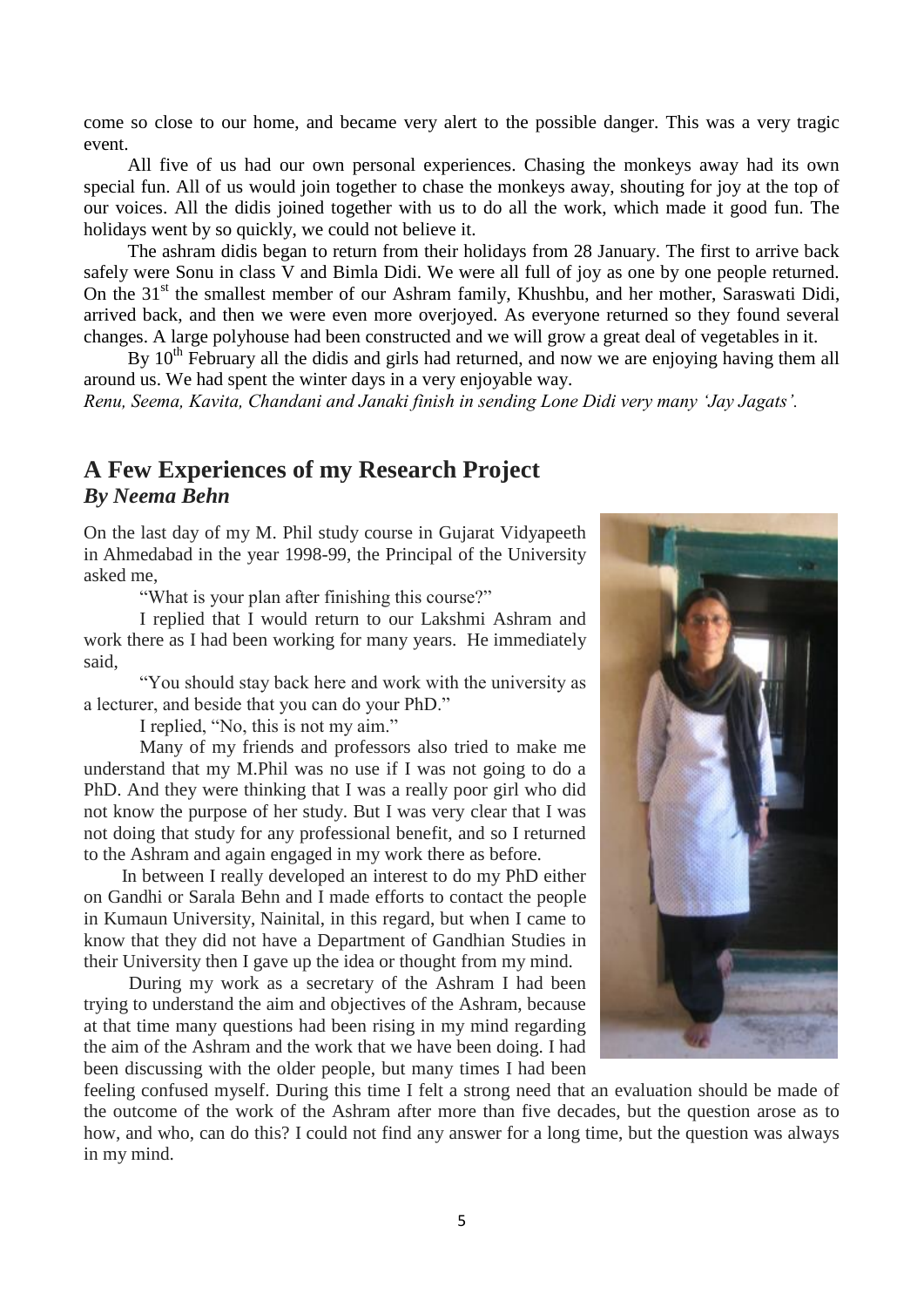Then the thought my mind that if I can take this project as a research topic and do my research on it, that it will be a very useful study for the Ashram. At the same time I was very lucky to meet with the Vice Chancellor of Gujarat Vidyapeeth and I told him that I was interested to do my research from his University.

"Will you be able to guide me?"

He said, "Come to Gujarat Vidypeeth and we will discuss that and then we will decide." He himself also suggested a topic, while I said that I already had a topic in my mind, and then I explained to him the problem or question that I wished to undertake research on.

 I shared my thoughts with the Lakshmi Ashram workers and requested two years leave from my work for this project. I was granted leave and I am so thankful to my people in the Ashram that they gave me that opportunity and freed me for this work. From September 2011 I started the research process - it is a case study based work. The evaluation of the effect of the aims and objectives of any institution can only come out through the method of case study. This means that the researcher has to conduct personal interviews and also carry out individual case studies of the former students of the institute. So I am also following the case study method.

 I started the interviews last year in the summer and until now I have made contact with 29 former students of the Ashram from different decades. It is really interesting to meet the people of different ages, talk with them and personally feel and see the effect of the Ashram education in their individual lives, their family life and social life. All of those who I have met so far are firstly so happy to see me, to feel that someone from their Ashram has come to meet them. It is very interesting for me as well. They warmly welcome me and make me feel as if I am a member of their family.

 Most of the students have a nice and happy life, whether they are with their family or alone. They are pleased to have had their education in the Ashram where they could develop as a whole

person, even though sometimes they feel that they are not very capable of guiding their children so far as modern schooling goes. However with regard to values they are putting in a lot of effort for their children and getting a great deal of satisfaction. This I can see and feel while I am observing. Their family members also seem pleased to have an Ashram educated girl. I am looking forward to meeting many more students. But the only difficulty is that we lack complete records of the former students.

 Since both the researcher and the respondent are belonging to Lakshmi Ashram, it is also difficult to get the true answer because, firstly most of them are



so much attached to the ashram, and then when the talk has started they can become strongly emotional and cannot give a direct answer to the question. So I need a lot of time and dedication for each and every person. Nevertheless I am very much looking forward to meeting many more girls.

When I came again to the Gujarat Vidyapeeth and people came to know that I was going to register for my PhD, they were very surprised and thought that I was even madder now than before. Once again I have to make them understand that I need to make this study for my institute, and not for any professional benefit, but still they do not understand because modern education has become only a job oriented education and it is like a tool for getting a job, and nothing else.